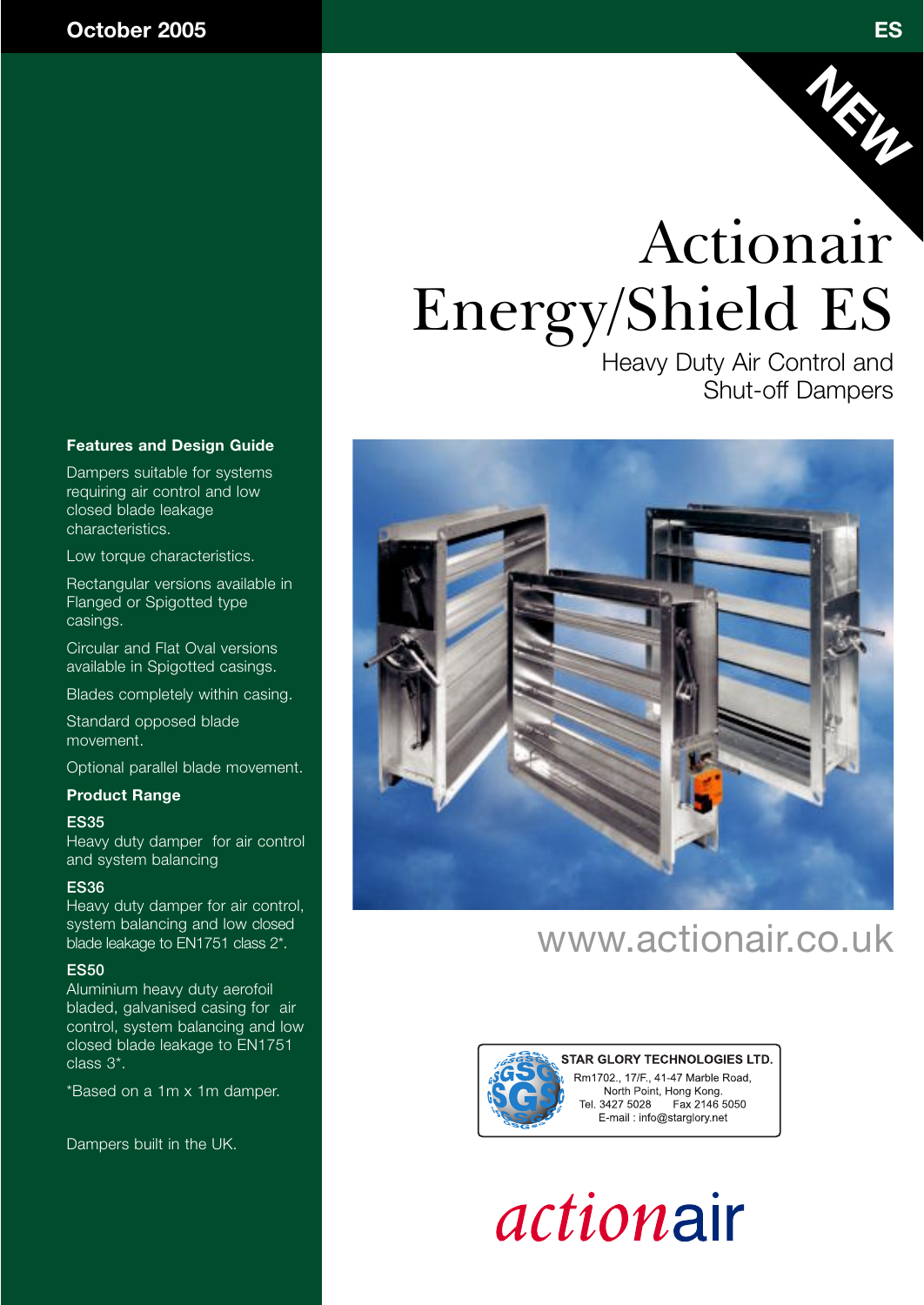### Application Parameters

The ES range of heavy duty dampers are suitable for air conditioning and ventilation systems requiring air control and low closed blade leakage performance.

Heavy duty blade construction for system pressures up to 1000Pa and duct velocities of up to 10m/s on the ES35 and ES36 range and 1500Pa, and 20m/s on the ES50 range.

Suitable for applications in normal dry filtered air systems, including modulation function. If exposed to fresh air intakes, and/or inclement conditions, the 316 stainless steel option should be considered by the client.

All installations should be subject to a planned inspection programme, frequency of which is dependant upon application and environmental conditions.

For specialist applications and products outside specified parameters, please consult with our Technical Sales Office.



**Please note: ES dampers must not be installed with blades running vertical.**

## Blade Features



### **ES35**

1.5mm thick triple "Vee" groove blades profile, to give maximum strength. Suitable for systems with an operational temperature range of –40°C to +70°C. **Standard: Galvanised steel.** 

**Optional:** 316 stainless steel.

### **ES36**

1.5mm thick triple "Vee" groove blades profile, to give maximum strength.

With additional blade seals attached within blade "Vee" groove to create low closed blade leakage.

Suitable for systems with an operational temperature range of –40°C to +70°C.

**Standard:** Galvanised steel.

**Optional:** 316 Stainless steel.

#### **ES50**

Profiled aerodynamic **aluminium** extrusion for low noise generation. Blade tip seals to give very low closed blade leakage.

Suitable for systems with an operational temperature range of  $-40^{\circ}$ C to  $+70^{\circ}$ C.

## Casing and Drive Features

All damper blades are within the casing I.e. they do not protrude beyond the casing depth. This ensures blades will not foul equipment (such as grilles or louvres) that may be fitted adjacent to the damper. This feature also allows easy fitting and removal of the Flanged damper (FLA).

The 165mm wide FLA casing consists of a single skin 1.2mm steel frame with 40mm flanges and pre-punched corner holes to suit proprietary duct flanges.

The Spigot (SPG) type casings are 178mm wide that include spigotted end caps fitted to either side of the FLA casing.

### **Total depth over spigots**

Type SPG (square/rectangular) = 254mm Type SPG (circular (CIRC) and flat oval  $(FLOV) = 304mm$ 

**START** 

For all ES Dampers, the damper casing leakage conforms to HVCA Ductwork Specification DW144 class A,B and C.

301 grade stainless steel side gasketting is fitted as standard to series ES36, and ES50 which significantly reduces air leakage between the blade ends, and the

### **Blade Drive Mechanism**

The blade drive mechanism is mounted out of the airstream to minimise pressure and noise generation, blade axles are 11.1mm hexagonal zinc plated steel. Synthetic blade bearings give a corrosion resistant, hard wearing and free running operation.



**<sup>2</sup>** www.actionair.co.uk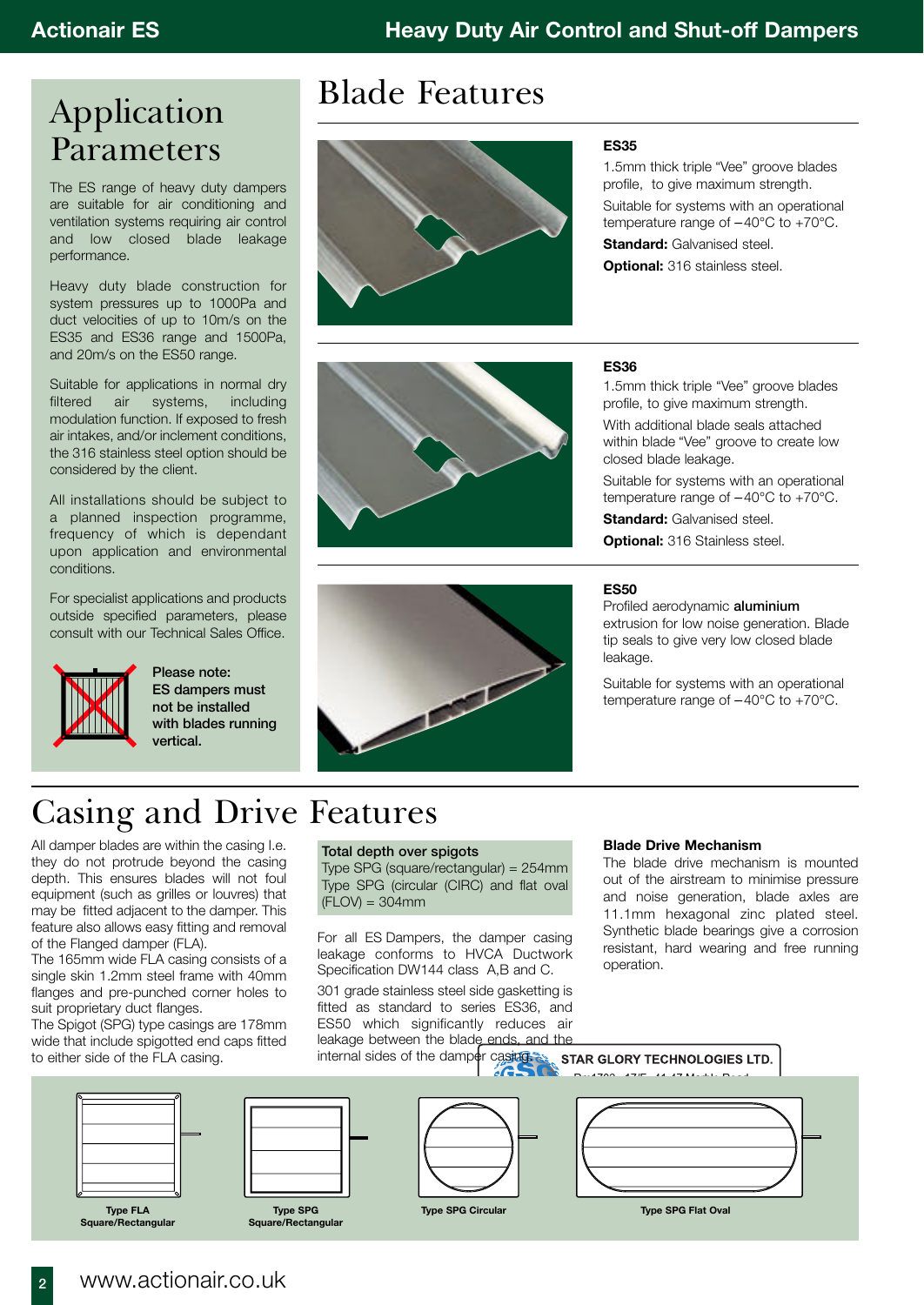## Size Range

### **Type FLA and Type SPG (Rectangular) Single section**

Widths in any size from 200mm to 1200mm.

Heights in any height from 200mm to 1800mm (SPG: 1700mm) in increments of 50mm.

### **Double section**

### **1. Single drive with coupling**

Widths in any size from 1201mm to 2080mm.

Heights in any height from 200mm to 1800mm(SPG: 1700mm) in increments of 50mm (ES35).

Heights in any height from 200mm to 1000mm in increments of 50mm (ES36/ES50).

### **2. Single Drive with jackshaft (ES35/ES36, GALV, FLA)**

Widths in any size from 1201mm to 2480mm.

Heights in any height from 350mm to 1800mm in increments of 50mm.

*Refer to Technical Sales for Jackshaft option.*

### **3. Drive both sides**

Widths in any size from 1201mm to 2480mm.

Heights in any height from 200mm to 1800mm(SPG: 1700mm) in increments of 50mm.

### **Type CIRC**

Diameters in any size from 200mm to 1000mm.

**Type Flat Oval Single section**

Widths in any size from 300mm to 1200mm.

**Double section** Widths in any size from 1201mm to 2000mm.

**Single or double section** Heights in any size from 200mm to 550mm.

### **Double section arrangement**

Heights up to and including 1000mm, supplied factory assembled

Heights above 1000mm, supplied individually with joining strips for site assembly, by others.

### **Additional note for multiple Type SPG (Rectangular)**

Spigots attached to individual single section dampers. On-site provision of filling gaps between spigot and duct where dampers join required by others.

## Dimensions

### **Flanged Casing (Type FLA). Single Drive** (no mullion)



80mm central vertical mullion, blade drive coupling and joining strips.



Sizes up to and including 2000W and 1000H supplied factory assembled.

Sizes of 2001W or 1001H or greater supplied individully with joining strips for site assembly, by others.

For widths above 2080mm Jackshafted versions are available. Refer to Actionair Technical Sales for further information.

178

 $\circ$ 

### **Spigot Casing (Type SPG Rectanglar)**

SPG rectangular spigots are supplied 5mm under duct size.



### **Spigot Casing (Type SPG Circular)**

SPG circular spigots are supplied 3mm under duct size.





178

### **Spigot Casing (Type SPG Flat Oval)**

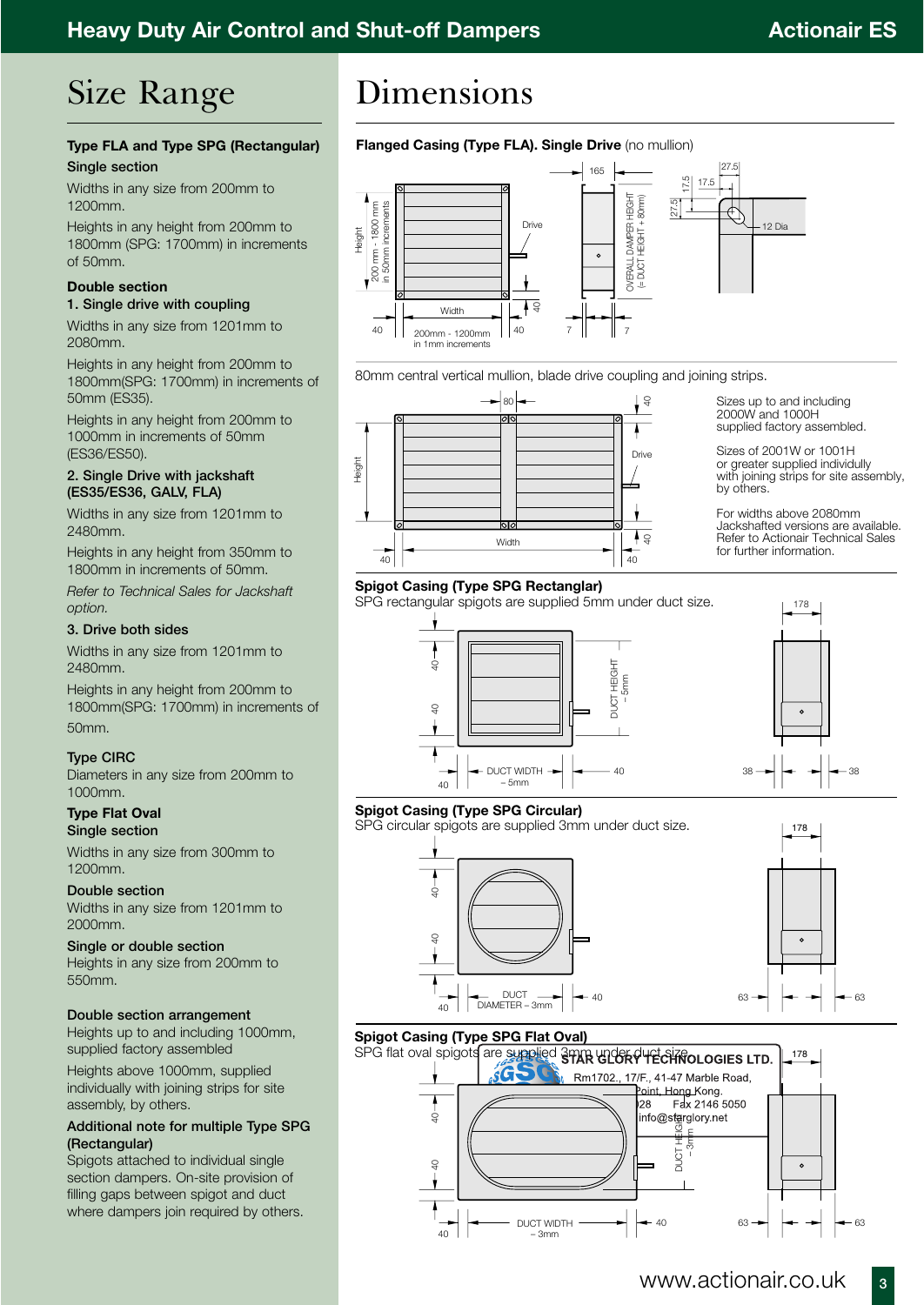## Control Options

### **Extended Shaft Control (Option X)**

12.7mm diameter Zinc plated steel Extended Spindle for motorised control. Supplied as standard. Loose for site fitting by others.



### **FLA Type Casing**



### **SPG Type Casing**



# Weights

**FLA Damper Weight Table ES35 base product (Kg)**

| Height | Width |                   |                               |  |                    |      |  |  |  |  |
|--------|-------|-------------------|-------------------------------|--|--------------------|------|--|--|--|--|
|        | 200   | 400               | 600                           |  | 800 1000 1200      |      |  |  |  |  |
| 200    |       | $3.8\quad 5.4$    | $7.0$ 8.6 10.2 11.8           |  |                    |      |  |  |  |  |
| 400    | 6.0   |                   | 8.3 10.6 12.9 15.1 17.4       |  |                    |      |  |  |  |  |
| 600    | 7.8   | 10.6              | 13.4 16.3 19.1 21.9           |  |                    |      |  |  |  |  |
| 800    |       |                   | 9.5 12.9 16.3 19.7 23.1 26.5  |  |                    |      |  |  |  |  |
| 1000   |       |                   | 11.4 15.3 19.1 23.0 26.9      |  |                    | 30.7 |  |  |  |  |
| 1200   |       |                   | 13.2 17.7 22.1                |  | 26.6 31.0          | 35.5 |  |  |  |  |
| 1400   |       | $15.1 \quad 20.3$ | 25.5                          |  | $30.6$ $35.8$ 41.0 |      |  |  |  |  |
| 1600   |       |                   | 17.0 22.8 28.5 34.2 39.9 45.6 |  |                    |      |  |  |  |  |
| 1800   |       |                   | 18.7 25.0 31.2 37.4 43.6      |  |                    | 49.9 |  |  |  |  |

### **CIRC Damper Weight Table ES35 (Kg)**

| 200 dia              | 5.4  |
|----------------------|------|
| 400 dia              | 11.7 |
| 600 dia              | 19.0 |
| 800 dia              | 27.5 |
| <b>1000 dia</b> 37.3 |      |
|                      |      |

### **Multipliers for alternative configurations (select nearest size up from chart and use multiplier below).**

ES36 multiply by 1.1 ES50 multiply by 0.91

### **Example:**

600 x 1000 ES36 19.1  $\times$  1.1 = 21.01 Kg approx.

## **(Option Q)**

Manual Quadrant Control, fits onto extended shaft control above. Supplied loose for site fixing by others.





### **Electrical Controls (Option E)**

Factory fitted Belimo Actuators for 24V or 230V open/closed or spring return operation and 24V modulating are available. These will comply with EMC Directive 89/336/EEC.



**84**

**5 Nm** LM-A **10 Nm** NM-A



### **20 Nm** SM-A



#### **TAR GLORY TECHNOLOGIES LTD.** Rm1702., 17/F., 41-47 Marble Road, North Point, Hong Kong. Fax 2146 5050 Tel. 3427 5028 E-mail: info@starglory.net



**4Nm** LF **15Nm** AF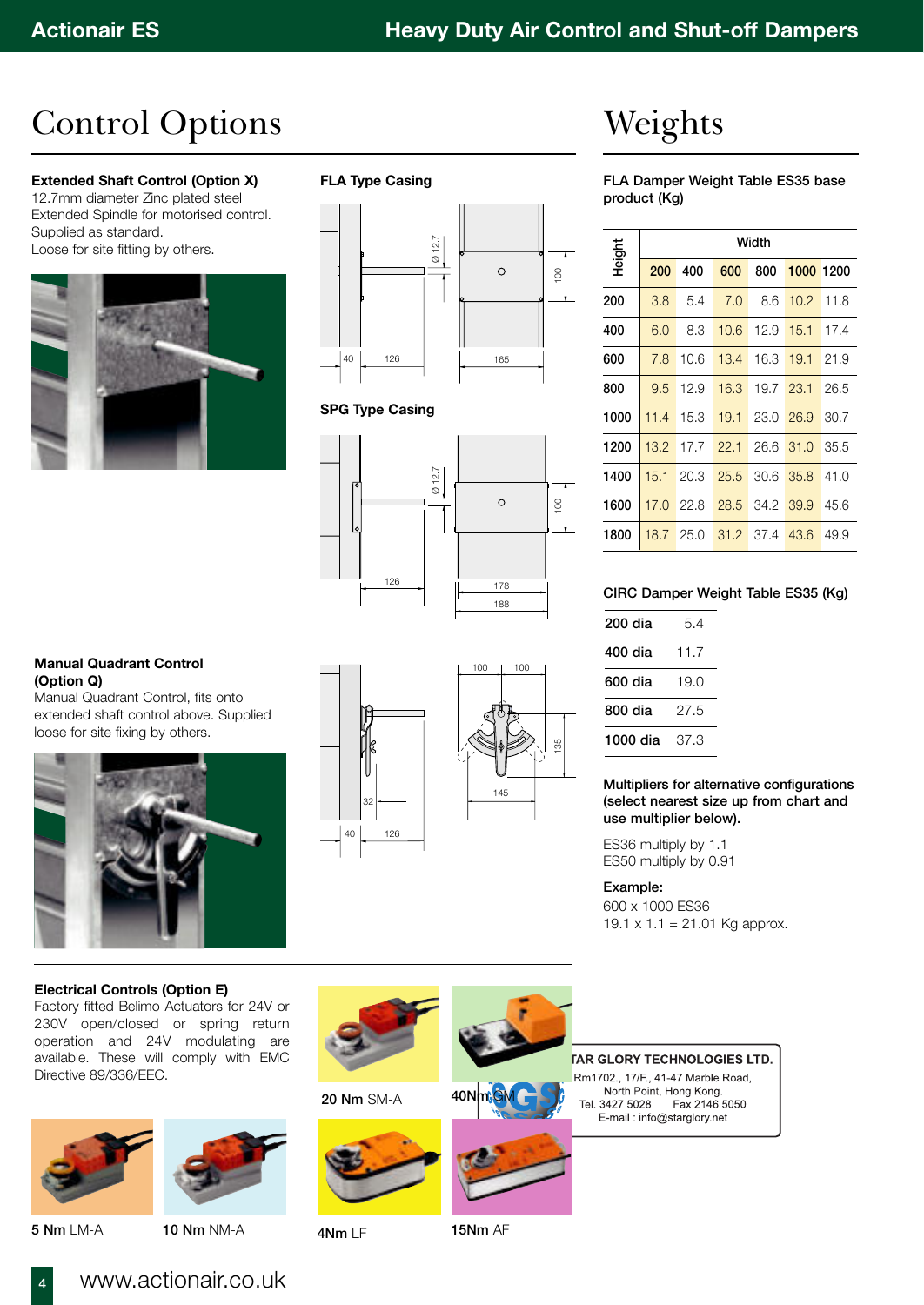**11**<sup>00</sup>

## Technical Data

**Pressure Drop Vs Velocity at intermediate Blade positions.**  Dampers tested were 600mm x 600mm square

### **ES35R, 36R (Opposed Blade) ES35P, 36P (Parallel Blade)**



 2 5 10 **20 DUCT VELOCITY (m/s)**

**/4 OPEN**

**/2 OPEN**

0.5

### **Damper Leakage**

**ES36 Closed Blade leakage** 1000mm wide x 1000mm high damper

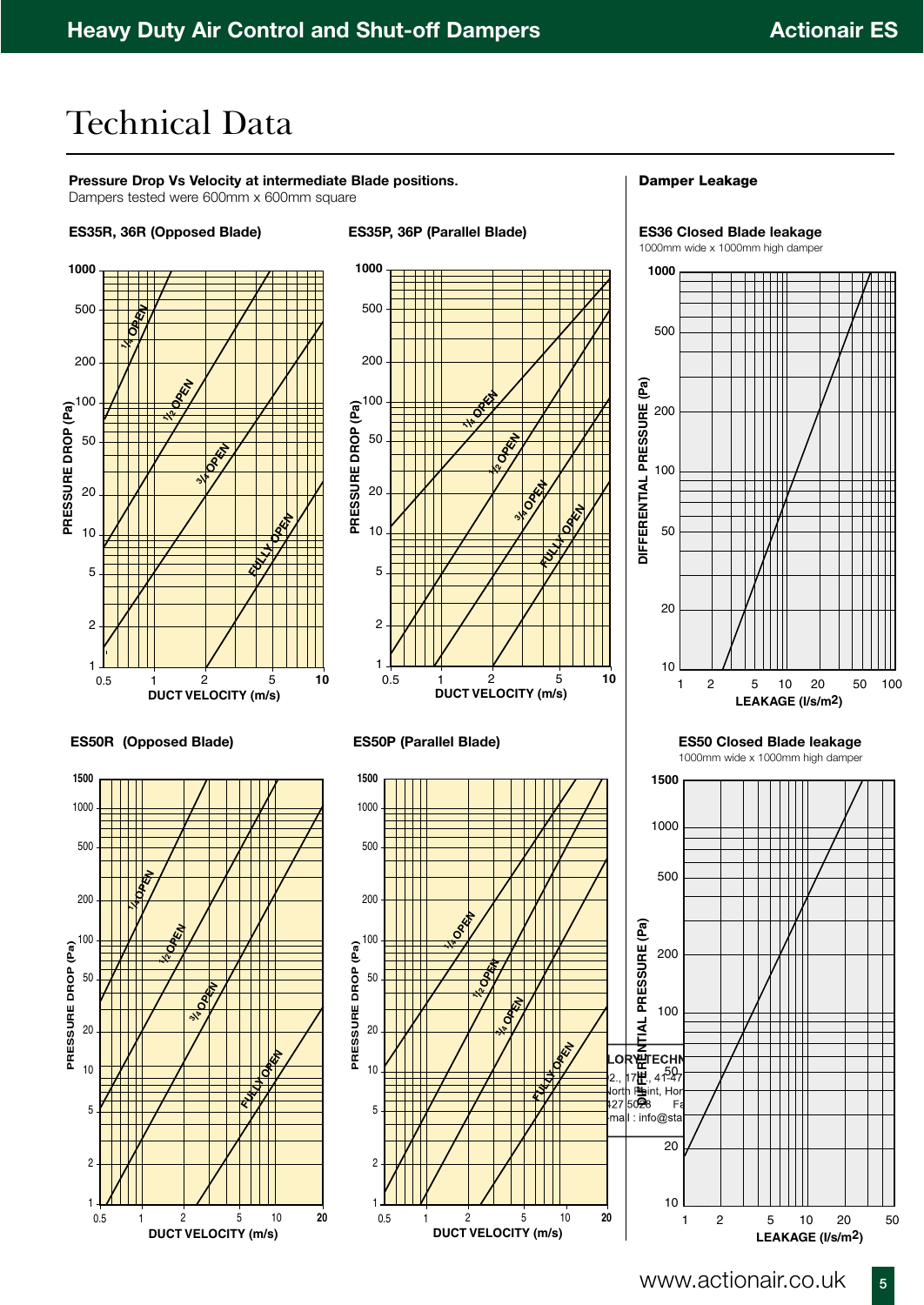## Selection

### **Electrical Controls (Option E)**

| <b>Single Section</b>     | <b>Double Section</b>     | Dia mm          | <b>Open/Close or Modulating</b> |                       |  |         | <b>Spring Return</b> |         |
|---------------------------|---------------------------|-----------------|---------------------------------|-----------------------|--|---------|----------------------|---------|
|                           |                           |                 |                                 |                       |  |         |                      |         |
| RECTANGULAR/FLOV          |                           | <b>CIRCULAR</b> | 5 Nm LM-A                       | 10 Nm NM-A 20 Nm SM-A |  | 40Nm GM | 4NmLF                | 15Nm AF |
| <b>ES35</b>               |                           |                 |                                 |                       |  |         |                      |         |
| Up to 0.25 M <sup>2</sup> |                           | Up to 500mm Dia |                                 |                       |  |         |                      |         |
| Up to 0.40 M <sup>2</sup> |                           | Up to 600mm Dia |                                 |                       |  |         |                      |         |
| Up to 1.35 M <sup>2</sup> |                           | Above 600mm Dia |                                 |                       |  |         |                      |         |
| Above 1.35 M <sup>2</sup> |                           |                 |                                 |                       |  |         |                      |         |
|                           | Up to 0.72 M <sup>2</sup> |                 |                                 |                       |  |         |                      |         |
|                           | Up to 1.60 M <sup>2</sup> |                 |                                 |                       |  |         |                      |         |
|                           | Up to 2.50 M <sup>2</sup> |                 |                                 |                       |  |         |                      | t       |
|                           | Above 2.50M <sup>2</sup>  |                 |                                 |                       |  |         |                      | t       |

| <b>ES36/50</b>            |                           |                 |  |                            |  |
|---------------------------|---------------------------|-----------------|--|----------------------------|--|
| Up to 0.16 M <sup>2</sup> |                           | Up to 400mm Dia |  |                            |  |
| Up to 0.20 M <sup>2</sup> |                           | Up to 450mm Dia |  |                            |  |
| Up to 0.80 M <sup>2</sup> |                           | Up to 900mm Dia |  |                            |  |
| Up to 1.60 M <sup>2</sup> |                           | Above 900mm     |  |                            |  |
| Above 1.60M <sup>2</sup>  |                           |                 |  |                            |  |
|                           | Up to 0.65M <sup>2</sup>  |                 |  |                            |  |
|                           | Up to 1.36 M <sup>2</sup> |                 |  |                            |  |
|                           | Above 1.36M <sup>2</sup>  |                 |  |                            |  |
|                           |                           |                 |  | E-mail: info@starglory.net |  |

**†** Refer to Actionair Technical Sales Office.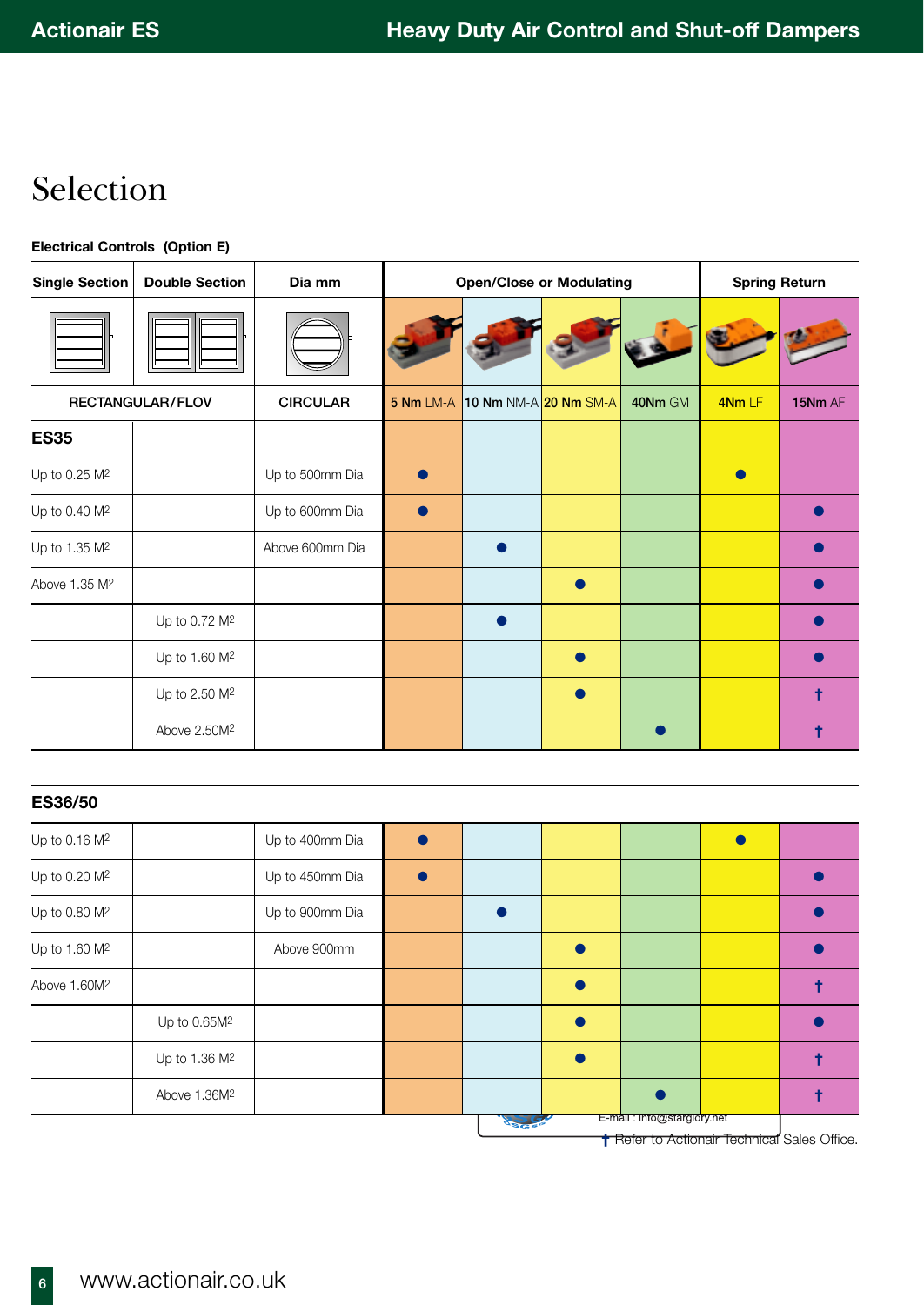## Specification

### **ES35**

Air control dampers to EN1751 class 0\* and DW144 class C casing leakage comprising of 1.5mm thick x 157mm triple "Vee" galvanised steel blades with synthetic blade bearings. Housed in a 1.2mm thick x 165mm deep galvanised steel casing. Integral 40mm peripheral flanges with pre-punched corner fixing holes to suit proprietary duct flanges. Damper blades within damper casing. Drive mechanism mounted outside airstream. ES35 as manufactured and supplied by Actionair

### **ES36**

Air control and shut-off dampers EN1751 class 2\* and DW144 class C casing leakage comprising of 1.5mm thick x 157mm triple "vee" galvanised steel blades with silicone coated glassfibre scrim blade seals and stainless steel side gasketting. Synthetic blade bearings. Housed in a 1.2mm thick x 165mm deep galvanised steel casing. Integral 40mm peripheral flanges with pre-punched corner fixing holes to suit proprietary duct flanges. Damper blades within damper casing. Drive mechanism mounted outside airstream. ES36 as manufactured and supplied by Actionair.

#### **ES35 Stainless Steel**

Air control dampers EN1751 class 0\* and DW144 class C casing leakage comprising of 1.5mm thick x 157mm triple "Vee" 316 stainless steel blades with stainless steel blade bearings. Housed in a 1.2mm thick x 165mm deep 316 stainless steel casing. Integral 40mm peripheral flanges with prepunched corner fixing holes to suit proprietary duct flanges. Damper blades within damper casing. Drive mechanism mounted outside airstream. ES35 Stainless Steel as manufactured and supplied by Actionair

### **ES36 Stainless Steel**

Air control and shut-off dampers EN1751 class 2\* and DW144 class C casing leakage comprising of 1.5mm thick x 157mm triple "Vee" 316 stainless steel blades with silicone coated glassfibre scrim blade seals and stainless steel side gasketting. Stainless steel blade bearings. Housed in a 1.2mm thick x 165mm deep 316 stainless steel casing. Integral 40mm peripheral flanges with pre-punched corner fixing holes to suit proprietary duct flanges. Damper blades within damper casing. Drive mechanism mounted outside airstream. ES36 stainless steel as manufactured and supplied by Actionair.

#### **ES50**

Air control dampers EN1751 class 3\* and DW144 class C casing leakage comprising of profiled aerodynamic aluminium aerofoil blades with blade seal tips. Synthetic blade bearings. Housed in a 1.2mm thick x 165mm deep galvanised steel casing. Integral 40mm peripheral flanges with prepunched corner fixing holes to suit proprietary duct flanges. Damper blades within damper casing. Drive mechanism mounted outside airstream. ES50 as manufactured and supplied by Actionair.

### **ES-CIRC, ES-FLOV and ES-SPG As appropriate rectangular model with additional note:-**

Spigotted circular or flat oval components sealed and attached to damper flanges manufactured in the same material as the base damper.

\*Based on a 1m x 1m damper.

## Standard Ordering Procedure ES35, ES36 and ES50

| Quantity                                     | Number Required.                                                                                                                                                                               |                                  |                |                                                                                                                                        |                                             |  |  |  |
|----------------------------------------------|------------------------------------------------------------------------------------------------------------------------------------------------------------------------------------------------|----------------------------------|----------------|----------------------------------------------------------------------------------------------------------------------------------------|---------------------------------------------|--|--|--|
| <b>Series</b>                                | <b>ES36 ES50</b><br>ES35                                                                                                                                                                       |                                  |                |                                                                                                                                        |                                             |  |  |  |
| <b>Operation</b>                             | Opposed Blade Movement<br>R<br>Parallel Blade Movement<br>Р                                                                                                                                    |                                  |                |                                                                                                                                        |                                             |  |  |  |
| <b>Control Options</b>                       | Extended Shaft Control (standard option).<br>X.<br><b>Manual Hand Quadrant</b><br>Q<br>Е<br>Electrical Operator.<br>24V or 230V open/closed<br>24V or 230V spring return<br>or 24V modulating. |                                  |                | <b>STAR GLORY TECHNOLOGIES LTD.</b><br>Rm1702., 17/F., 41-47 Marble Road,<br>North Point, Hong Kong.<br>Tel 3427 5028<br>Eav 2146 5050 |                                             |  |  |  |
| <b>Example</b><br>$\overline{2}$<br>Quantity | <b>ES35</b><br><b>Series</b>                                                                                                                                                                   | <b>FLA</b><br><b>Casing Type</b> | R<br>Operation | X<br><b>Control Option</b>                                                                                                             | $1200(W) \times 400(H)$<br><b>Duct Size</b> |  |  |  |

For further application, technical and pricing information, please refer to Actionair Sales Office.